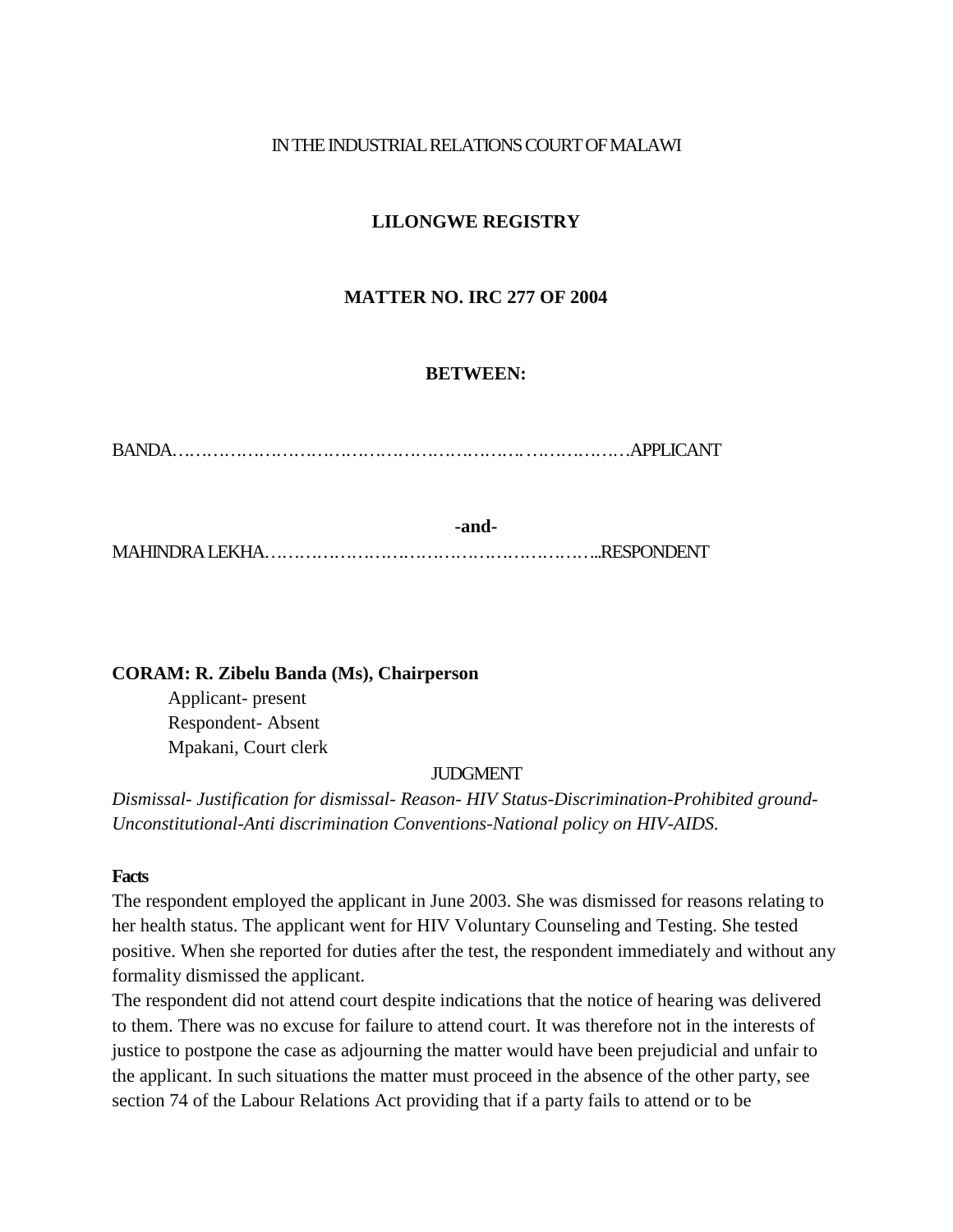represented at the proceedings of the Industrial Relations Court without good cause, the Industrial Relations Court may proceed in the absence of that party or representative.

#### **The Law**

The applicable law in this matter is the Employment Act and the Constitution, which in section 31 provides that every person has the right to fair labour practices. Fair labour practices entail the right to know the reason for dismissal and the right to have an opportunity to explain ones side and defend oneself, see section 57 (1) and (2) of the Employment Act.

The burden of showing the reason for dismissal and that it was a valid reason is on the respondent, see section 61 (1) of the Employment Act, which provides that:

"In any claim or complaint arising out of the dismissal of an employee, it shall be for the employer to provide the reason for dismissal and if the employer fails to do so, there shall be a conclusive presumption that the dismissal was unfair."

In *Earl v. Slater and Wheeler (Airlyne) Ltd* [1973] 1 WLR 51 at 55, it was held that:

"It is for the employer to show what was the principal or only reason for dismissal and that it was a potentially valid reason. If the employer fails to discharge this burden, the tribunal must find that the dismissal was unfair."

In the instant case the respondent did not attend court to show on a balance of probabilities a valid reason for dismissal. The only reason provided was that the applicant was HIV positive as adduced in her examination in chief.

# *Reason*

The applicant stated that throughout her employment with the respondent she had never been incapacitated from work due to her HIV status. In fact she was so health that she was leading a normal life. It came as a shock therefore when the respondent dismissed her just for the mere fact that she had tested HIV positive.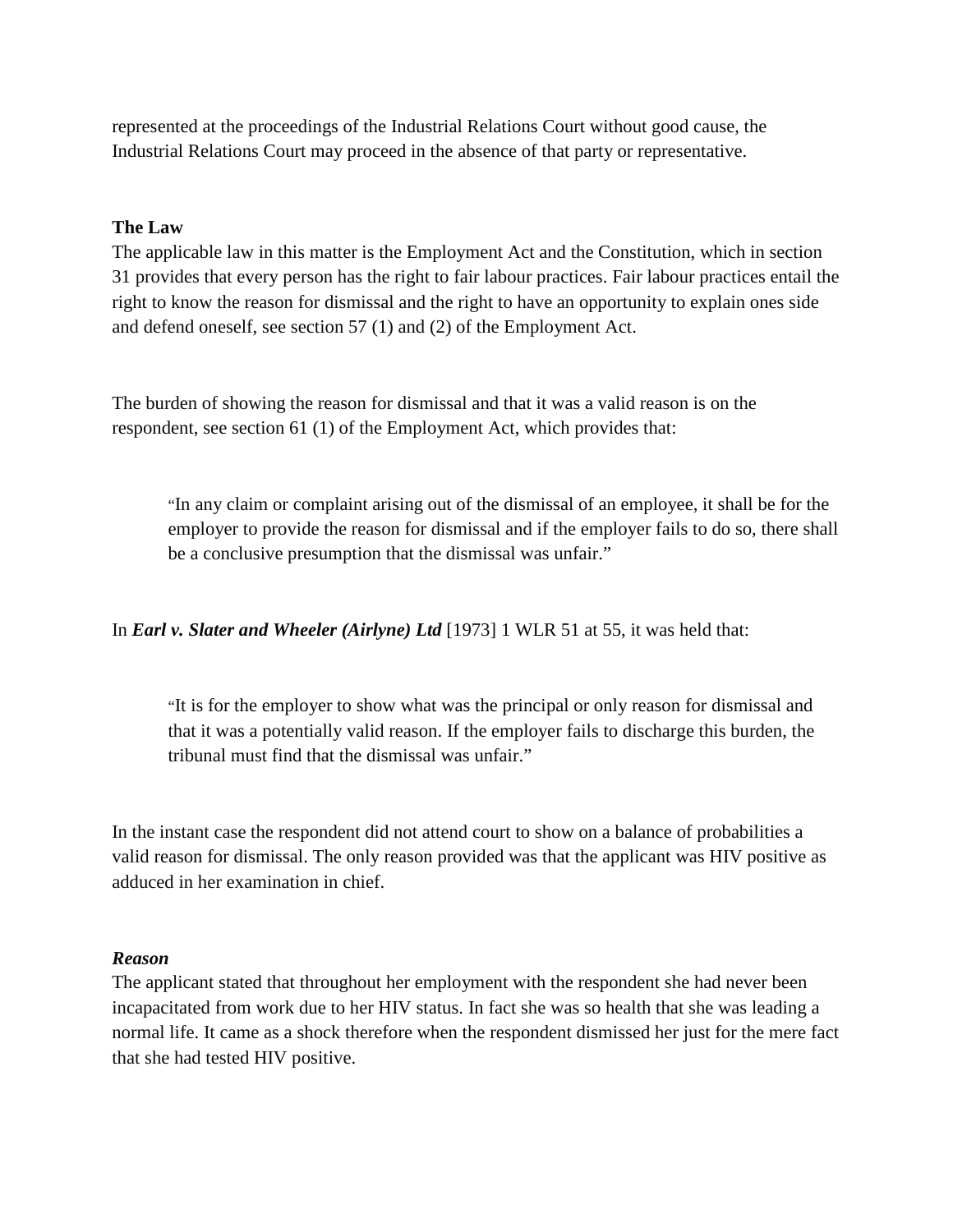Incapacity due to ill health is a ground for dismissal where the person is so sick that she can not perform the functions for which she was employed, see *Phiri V Lifupa Lodge* [Matter Number IRC 232 of 2002(unreported)].

In the instant case the applicant averred that she was healthy and that at no time had she failed to perform her functions to the satisfaction of the respondent. In any case the respondent did not ask the applicant for a clinical examination to verify her employment suitability. The court finds therefore that the only reason that the respondent dismissed the applicant was because she had tested HIV positive.

### **Anti Discrimination**

Section 20 of the Constitution prohibits unfair discrimination of persons in any form. Although the section does not specifically cite discrimination on the basis of ones HIV status, it is to be implied that it is covered under the general statement of anti discrimination in any form. This is why the South African Constitutional Court held in *Hoffman v South African Airways* [2000]21 ILJ 2357 (CC) that:

"The need to eliminate unfair discrimination does not arise only from Chapter 2 of our Constitution. It also arises out of international obligations. South Africa has ratified a range of anti discrimination Conventions, including the African Charter on Human Rights. In the preamble to the African Charter, member States undertake, amongst other things, to dismantle all forms of discrimination. Article 2 prohibits discrimination of any kind. In terms of Article 1, member States have an obligation to give effect to the rights and freedoms enshrined in the Charter. In the context of employment, the ILO Convention 111, Discrimination (Employment and Occupation) Convention, 1958 proscribes discrimination that has the effect of nullifying or impairing equality of opportunity or treatment in employment or occupation. In terms of Article 2, member states have an obligation to pursue national policies that are designed to promote equality of opportunity and treatment in the field of employment, with a view to eliminating any discrimination."

The position on anti discrimination enunciated in the *Hoffman* case fits squarely with the situation in Malawi. Malawi ratified the African Charter which came into force on 21 October 1986 and it also ratified Convention 111 on 22 March 1965 both of which, place a constitutional duty on the State to pass protective legislation and formulate national policy that give effect to fundamental rights entrenched in the Charter and the Convention. Malawi has formulated the National AIDS policy, which among other things is aimed at ensuring that all people affected or infected with HIV are equally protected under the law.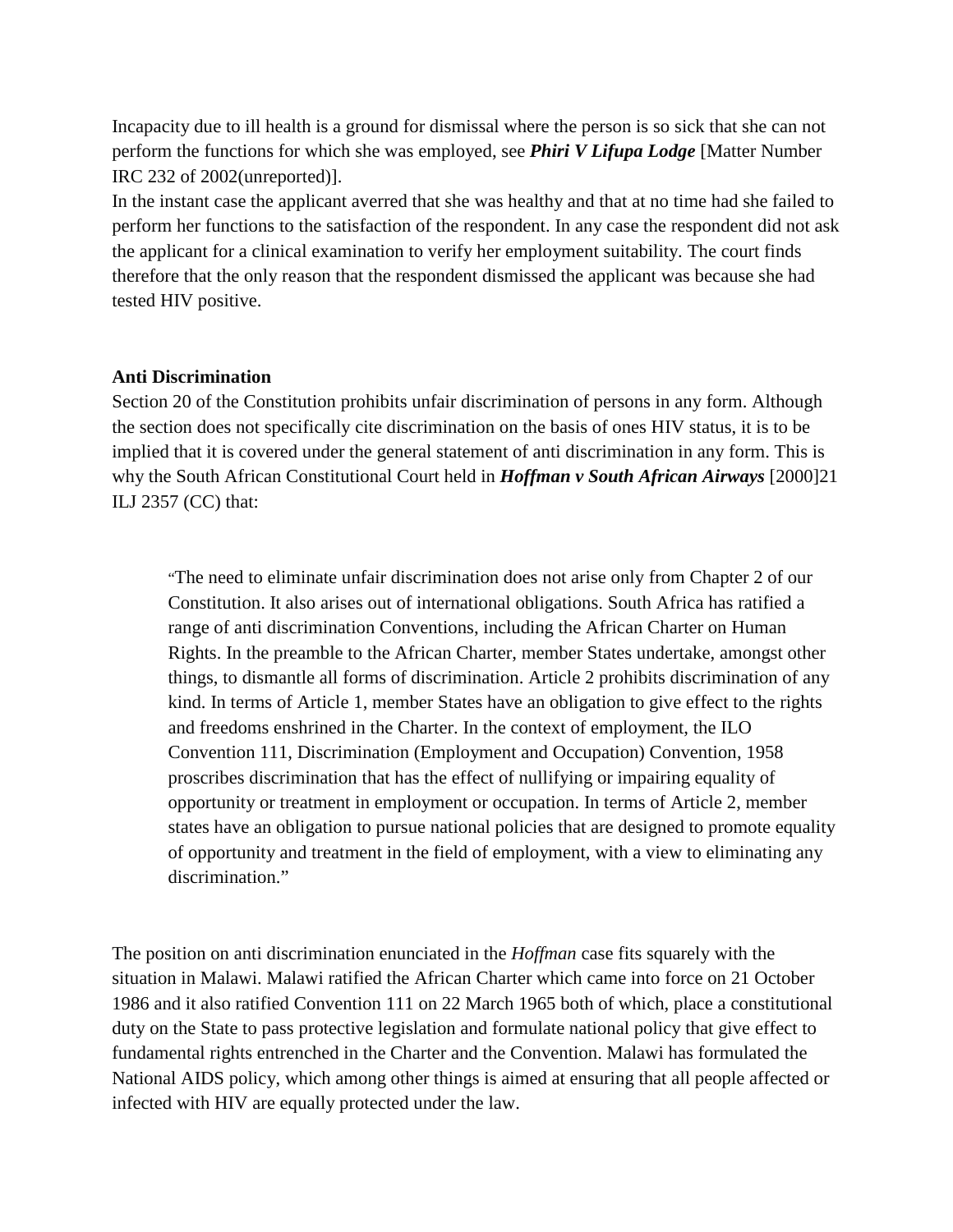In the *Hoffman* case, the appellant (Mr. Hoffman) went through interviews for the position of Cabin Attendant in the respondent's Airways Company. At the end of a selection process, the appellant was found to be the most suitable candidate for employment. The medical examination found him to be clinically fit and thus suitable for employment. However, a blood test showed that he was HIV positive. The company informed him that he could not be employed in view of his HIV status. The South African Labour Court found that the company's practice was not unfairly discriminatory. On appeal to the Constitutional Court, the Court found that the appellant's right to equality was violated. The Court ordered the respondent to employ the appellant.

In the instant case, the applicant was unfairly discriminated against for exactly the same reasons as those in the *Hoffman* Case. This court can adopt the reasoning in that case because in applying provisions of the Constitution, this court is empowered by section 11  $(2)$  (c) of the Constitution to use comparable foreign case law. The reasoning leading to the finding of the Constitutional Court is in *pari materia* with the situation in Malawi, in terms of Malawi's international obligations under anti discrimination Conventions; the Constitution; and national policy.

# **Finding**

The court finds that the respondent dismissed the applicant on prohibited grounds. Unfair discriminatory reasons are not grounds for dismissal. The respondent violated the applicant's right to equality and the right to fair labour practices under the Constitution. Therefore this dismissal was unfair.

#### **Assessment of Remedy**

Where there is a finding that a Constitutional right was violated, sections 41 and 46 of the Constitution mandate this court to make any orders that are necessary and appropriate to secure the enjoyment of the rights and freedoms guaranteed to the applicant. A remedy shall be assessed on a date to be fixed.

Any party not satisfied with this decision is at liberty to appeal to the High Court in accordance with section 65 (2) of the Labour Relations Act within 30 days of this date.

**Pronounced in open court** this 1<sup>st</sup> day of June 2005 at **Lilongwe.**